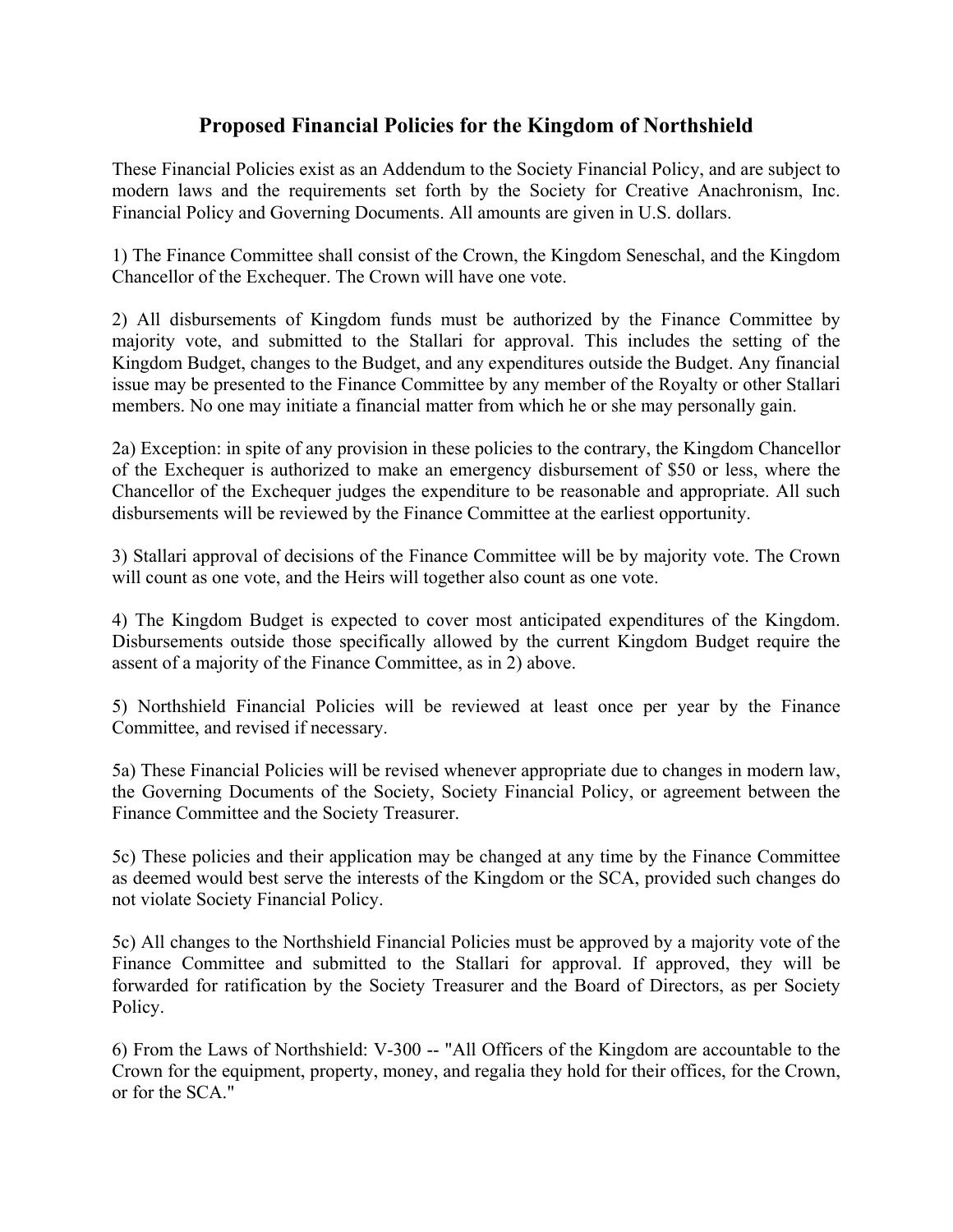6a) V-420 -- "At the time a new officer is appointed, the outgoing officer will prepare an accounting of all equipment, property, money, and regalia for that office being passed to the successor. Both outgoing and incoming officers shall sign that accounting and a copy is to be sent to the Chancellor of the Exchequer."

6b) V-450 -- "All Officers will report any major changes in the equipment, property, money, and regalia they hold to the Chancellor of the Exchequer."

# 7) Royal Travel Fund

Due to the unique nature of Northshield's geography and size, the Royal Travel Fund will, in most cases, not cover all of a Royal's travel expenses. Travel within Northshield is strongly encouraged so as to best allow the Royalty and the populace to serve each other.

7a) At the beginning of each reign, the amount listed for this item in the Kingdom budget will be allocated from the Kingdom general funds to Their Stellar Majesties' travel expenses. In addition to this initial allocation, any money donated to the travel fund will also be available to Their Majesties for their travel expenses. Allocated funds will be used last. All unused allocated funds revert to the Kingdom general fund.

7b) The King and Queen will be reimbursed from the Royal Travel Fund for the expenses incurred during travel to and from SCA events, both inside and outside Northshield. Allowable expenses include food, fuel, lodging and travel fares (e.g. plane and/or train tickets). Reimbursement will be made when the receipts are submitted to the Kingdom Chancellor of the Exchequer.

7c) The King and Queen shall each be allowed 1/2 (50%) of the Royal Travel Fund money. An exception to this will be allowed upon written notification to the Kingdom Chancellor of the Exchequer by both the King and Queen.

7d) All receipts for said reign must be turned in to the Kingdom Chancellor of the Exchequer within 30 days of the date at which the King and Queen step down. The Chancellor of the Exchequer and the Kingdom Finance Committee reserve the right to refuse payment of receipts turned in after this time elapses.

8) Royal Heirs' (Crown Prince and Crown Princess') Travel Fund

8a) At the beginning of each reign, the amount listed for this item in the Kingdom budget will be allocated from the Kingdom general funds for the Royal Heirs' travel expenses. In addition to this initial allocation, any money donated to this fund, will be used for the Royal Heirs' travel expenses. Allocated funds will be used last. All unused allocated funds revert to the Kingdom general fund at the end of Their reign as Royal Heirs.

8b) The Royal Heirs to the Crown of Northshield will be reimbursed for expenses incurred during travel to and from SCA events both inside and outside the Kingdom of Northshield during Their times as Royal Heirs. Allowable expenses include food, fuel, lodging and travel fares (e.g.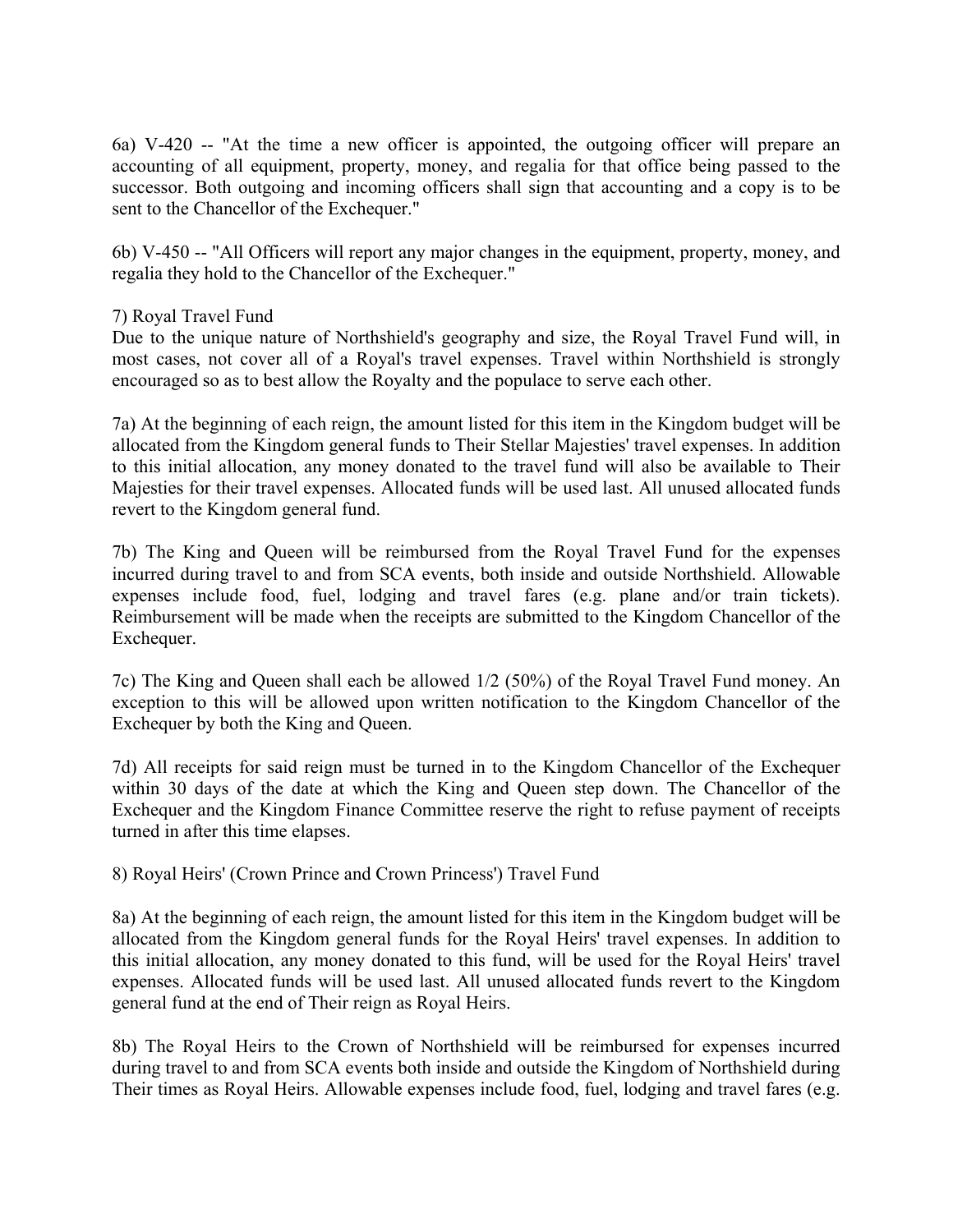plane and/or train tickets). Reimbursement will be made when the receipts are submitted to the Kingdom Chancellor of the Exchequer.

8c) The Royal Heirs shall each be allowed 1/2 (50%) of the Royal Travel Fund money. An exception to this will be allowed upon written notification to the Kingdom Chancellor of the Exchequer by both the Royal Heirs.

8d) All receipts for said reign must be turned in to the Kingdom Chancellor of the Exchequer within 30 days of the date at which the Heirs step down, or ascend the Throne. The Chancellor of the Exchequer and the Kingdom Finance Committee reserve the right to refuse payment of receipts turned in after this time elapses.

### 9) Seneschal's Travel Fund

9a) At the beginning of each reign, the amount listed for this item in the Kingdom budget will be allocated from the Kingdom general funds for the Seneschal's travel expenses. All unused travel funds revert to the Kingdom general fund at the end of each reign.

9b) The Northshield Kingdom Seneschal will be reimbursed for expenses incurred during travel to and from SCA events both inside and outside the Kingdom of Northshield during his/her term of office. Allowable expenses include food, fuel, lodging and travel fares (e.g. plane and/or train tickets). Reimbursement will be made when the receipts are submitted to the Kingdom Chancellor of the Exchequer.

### 10) Northshield War Fund(s)

10a) The Crown will have funds available to pay for expenses incurred in maintaining the Northshield Encampment, which shall be known as "Griffin's Gate - Northshield" at the out of Kingdom Wars. The Chancellor of the Exchequer will maintain a separate fund for reimbursement to the Mayor of Griffin's Gate - Northshield for expenses and materials used by the encampment.

10b) Allowable expenses include, but are not limited to, costs of fuel, firewood, refreshments, etc. Money from the War fund will not be used for the purchase of alcohol, as per Society policy.

10c) No money from the Kingdom general fund will be allocated to this fund. The Mayor of Griffin's Gate - Northshield is directed to assess and collect reasonable camp fees from each gentle to offset expenses for that year. All money donated to or raised for this fund will be used to cover the expenses incurred during the specific out-of-Kingdom War. Unused funds do not revert back to the general fund.

10d) Reimbursement of War expenses will be made when receipts are submitted to and approved by the Chancellor of the Exchequer.

10e) Donations to the Griffin's Gate may be made by the populace and need not be limited to cash.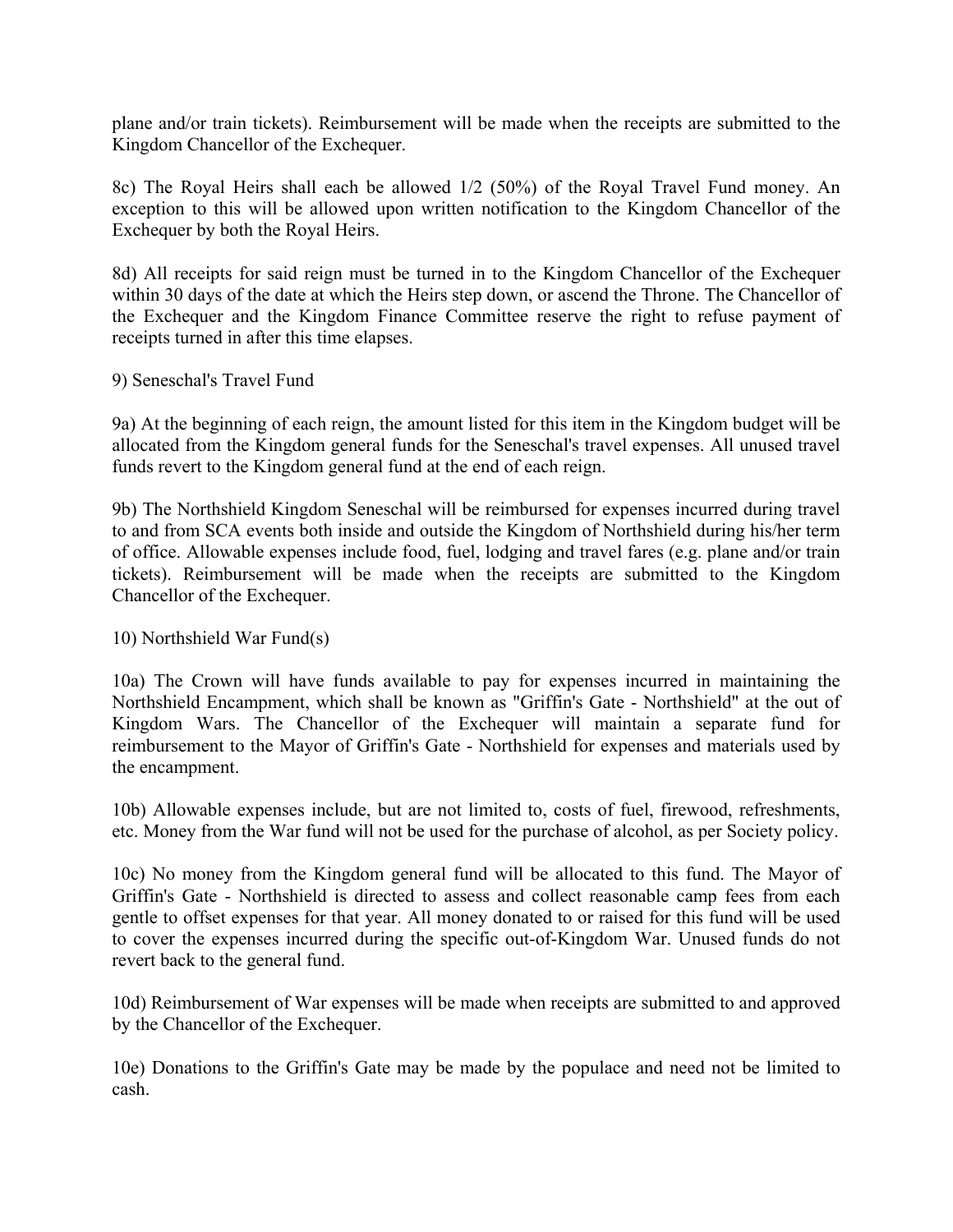10f) According to the Society Steward (T.I. Spring 1993), Society funds may not be spent on events that are limited to invited guests. Therefore, Kingdom funds will not be allocated for the funding of invitational dinners or gatherings.

11) Regalia Fund

11a) Funds will be made available for the care and repair of existing regalia items and for the purchase of new regalia.

11b) The Crown and Royal Heirs shall obtain the use of the regalia owned by the Kingdom for Their station only by checking out such regalia from the Kingdom Minister of Regalia. The Kingdom Minister of Regalia is responsible for determining that the regalia being checked out is in a serviceable state.

11c) The Minister of Regalia will provide the Royal Heirs a written notification of all regalia relating to the Crown's office, at least one month prior to their Coronation.

11d) The Crown and Royal Heirs are responsible for the cost of replacement of said regalia, in the event the damage is due to negligence, and not normal wear and tear.

12) Chirurgeon Fund

12a) The Chancellor of the Exchequer will maintain a separate fund for the Chirurgeon's first aid supplies.

12b) No money from the general funds will be allocated to this fund. All money donated to and/or raised for this fund will be used to cover expenses incurred by the Kingdom Chirurgeon's office in obtaining and distributing first aid supplies. Unused funds do not revert back to the Kingdom general fund.

12c) Reimbursement of expenses will be made when the expense is approved by the Kingdom Chirurgeon and receipts are submitted to the Kingdom Chancellor of the Exchequer.

13) Great Officers' Funds for Office Expenses

13a) At the beginning of each calendar year, the amount listed for this item in the Kingdom budget will be allocated from the Kingdom general funds for the expenses of each of the Great Officers. All unused funds revert to the Kingdom general fund at the end of each calendar year.

13b) Great Officers of the Kingdom will be reimbursed for expenses incurred fulfilling the duties of their offices.

13c) Allowable expenses will be reimbursed each reign up to half the annual allocation listed for this item in the Kingdom budget.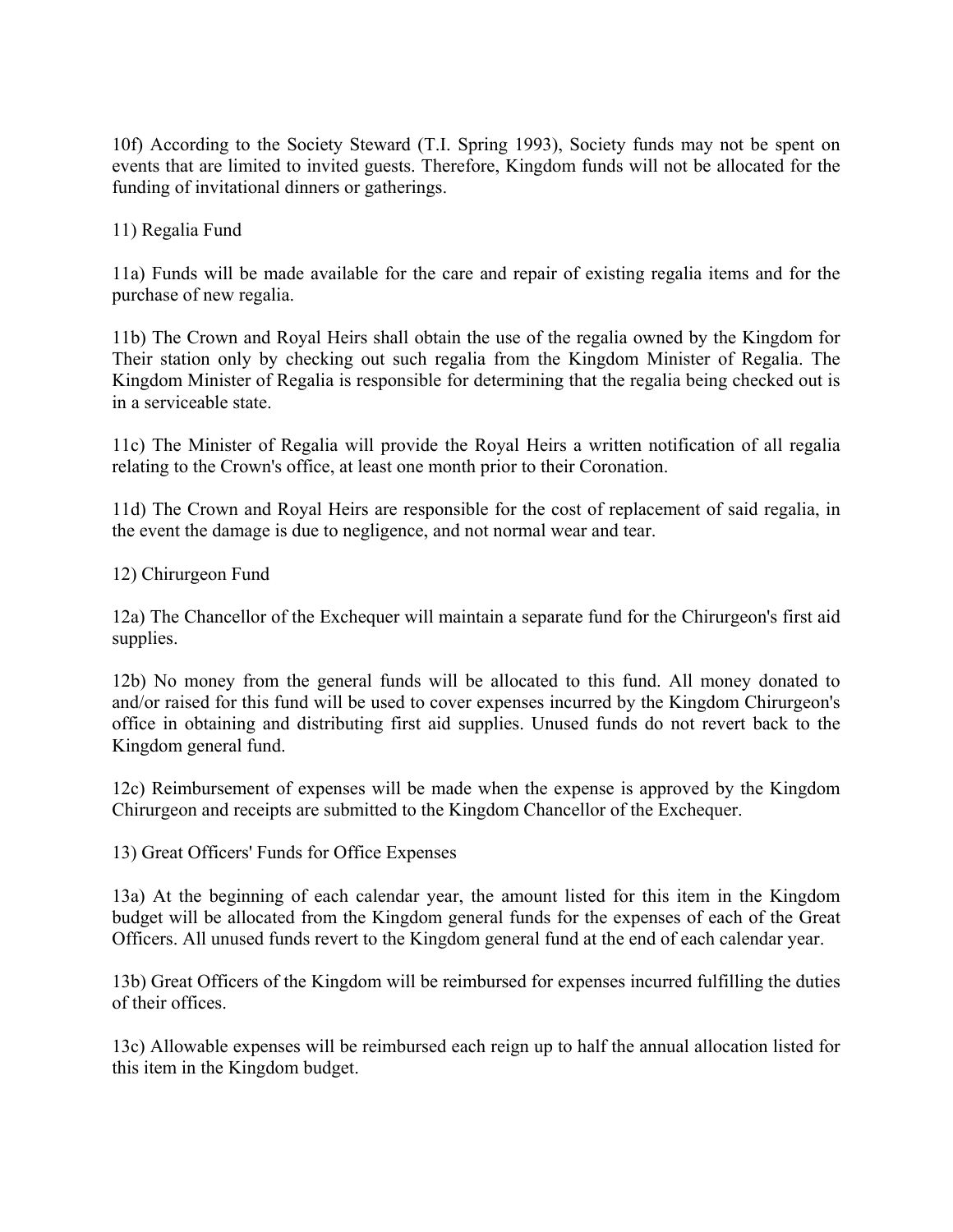## 14) The Northwatch

14a) The funds for the Kingdom newsletter will be maintained in a separate account. They will be subject to written guidelines determined by the Kingdom Chronicler and the Kingdom Chancellor of the Exchequer. These guidelines will include a full accounting, submitted quarterly to the Kingdom Chancellor of the Exchequer, of the Kingdom newsletter account.

# 15) The Council Secretary

15a) The Secretary of the Council shall have a yearly stipend to pay for approved costs, up to the amount listed for this item in the Kingdom budget. Reimbursement will be made when receipts are approved by the Kingdom Seneschal and submitted to the Kingdom Chancellor of the Exchequer. All unused funds will revert back to the general fund.

# 16) The Signet

16a) The Chancellor of the Exchequer will maintain a separate fund for reimbursement to scribes for expenses and materials used in the making of scrolls for Northshield. Postage is also an allowable expense.

16b) No money from the general fund will be allocated to this fund. All money donated to or raised for this fund will be used to cover the expenses incurred by scribes in making scrolls for the Kingdom of Northshield. Unused funds do not revert back to the general fund.

16c) Reimbursement of expenses will be made when receipts are approved by the Kingdom Signet and submitted to the Chancellor of the Exchequer.

17) Fundraising in Northshield

Fundraising laws differ widely depending on the government jurisdiction. Local branches must research and comply with the laws in their jurisdiction before proceeding with any official fundraising.

### 18) The Endowment Fund

18a) Northshield shall create and maintain a separate account entitled "Society for Creative Anachronism, Inc., Kingdom of Northshield Endowment Fund."

18b) The purpose of this fund is to provide a consistent annual income sufficient for the operation of the Kingdom of Northshield.

18c) The principal amount of this fund is untouchable. All income generated may be used for the purpose of offsetting operating expenses set forth by Kingdom Law and the Kingdom Finance Committee.

18d) The management of this fund will be overseen by the Kingdom Finance Committee.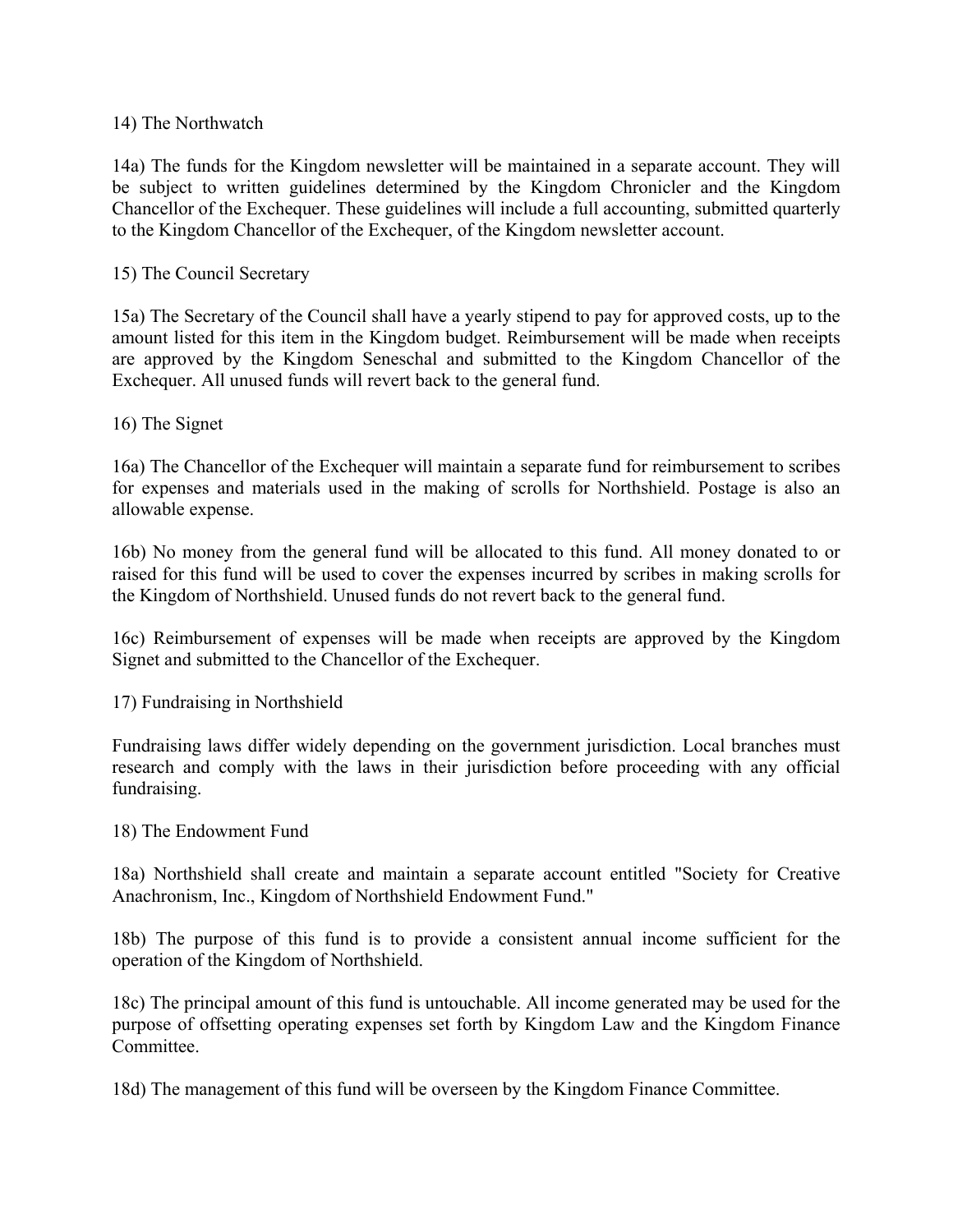18e) Signatories on this account will be consistent with Society mandate. These include and are limited to: The Kingdom Chancellor of the Exchequer, Kingdom Seneschal and Deputy to the Kingdom Chancellor of the Exchequer.

18f) Two signatures will be required to withdraw funds from this account.

18g) Funds for this account are to be donations from the populace or as a result of fundraising done on behalf of the Kingdom of Northshield.

18h) Funds in this account will be held in an interest bearing account with interest earned being reinvested until such time as said interest is sufficient to meet the needs of the operating budget for the Kingdom of Northshield. A targeted amount is \$60,000.00.

18i) Donations to this fund will be invested immediately upon receipt. Funds donated on behalf of this account will not be used for any purpose other than the Endowment Fund.

18j) The Kingdom Chancellor of the Exchequer will provide written information concerning this fund on a quarterly basis as is consistent with reporting standards set up by the Society for Creative Anachronism, Inc.

19) All money for SCA purposes must be handled through an authorized SCA bank account. Money will not be handled through private bank accounts.

20) Unless another deadline is specified in the policies above, requests for reimbursement from the Kingdom Exchequer will only be considered if presented within 90 days of the expenditure.

21) The final repository for designated funds that cannot be used for their original purpose, or any designated secondary purpose, is the General Fund.

#### *[end Northshield Financial Policies]*

---See Kingdom Laws for other details:

V-2130

The Chancellor of the Exchequer will submit a financial report to the Stallari Council at least twice per reign.

#### V-2140

The Chancellor of the Exchequer will submit a balance sheet and a budget to the Royalty within thirty (30) days of Coronation.

#### V-2150

The Chancellor of the Exchequer will submit a budget for review and approval to the Stallari Council and the Royalty in time to have the approved budget published in the March Northwatch.

#### V-2160

The Chancellor of the Exchequer will submit an annual financial report of the Kingdom's accounts to the Chronicler for publication in the May Northwatch.